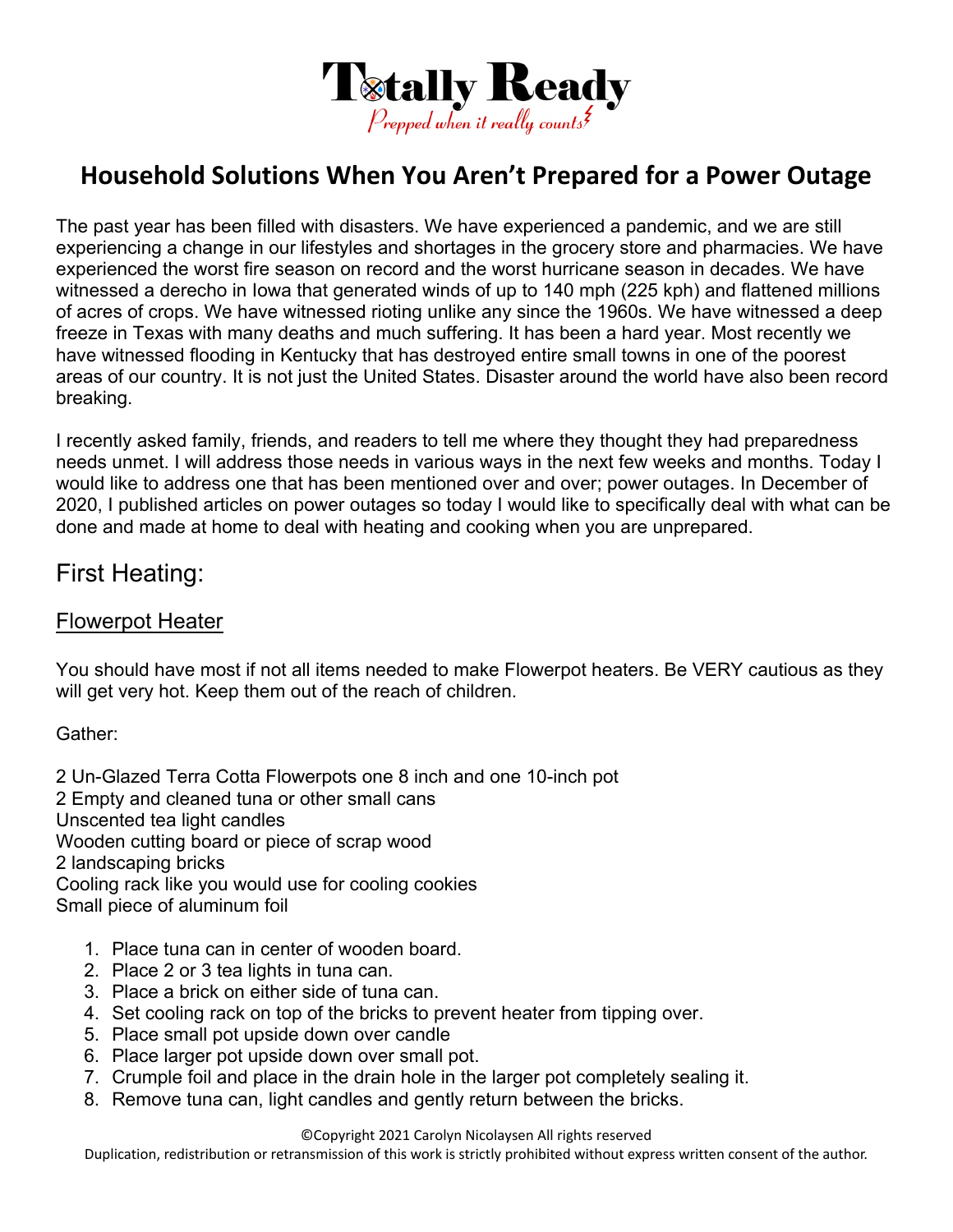

To replace the candles use tongs to slide out the tuna can. Be careful, the can and pots will be hot.

After use clean any candle wax that may have formed inside the pot. NEVER leave the heater unattended when candles are lit.

#### Paint Can Heater/Stove

You will need:

new paint can with a lid or a clean number 10 can (these do not work as well) 1 roll toilet paper

1 quart bottle rubbing alcohol

- 1. Remove the cardboard roll from the center of your TP.
- 2. Squash the toilet paper and force it into the paint can.
- 3. Pour entire bottle of alcohol over the paper.
- 4. Cover with lid and seal tightly.
- 5. That's it. You are ready to go. When you need heat, simply light the alcohol. The alcohol will burn but the toilet paper will not. When the alcohol is gone simply cover with the lid, wait for the heater to cool down, and add a new bottle of alcohol. It is now ready to go again.

If you should put out the fire before the alcohol is gone, you will need to pour a small amount on the top to relight the stove but you will not need an entire bottle. The alcohol will burn for about eight hours.

If you are using a number 10 can, you will need to create a lid to put out the fire. You can use a cookie sheet or other metal sheet that will completely cover the opening of the can or a pot lid that is slightly larger than the opening. Your goal is to eliminate all air as fire needs air to burn.

If you are using cans without a tight-fitting lid, the alcohol will evaporate. Prepare the can as you did with the paint can but do not add the alcohol. Pour alcohol into the heater just before using.

While I would never use one of these in a car, they are a great addition to a car kit. They are easy to light in an emergency and the flame can be used to start a larger fire for warmth and cooking. They would also be appropriate to use in a shelter as long as you are awake. NEVER leave anything burning while you sleep.

Do not use water to extinguish the flame. This flame must be smothered, deprived of air.

Again, remember this will get hot so place it on tile or a fire-resistant surface.

You don't need to make everything. Just reimagine.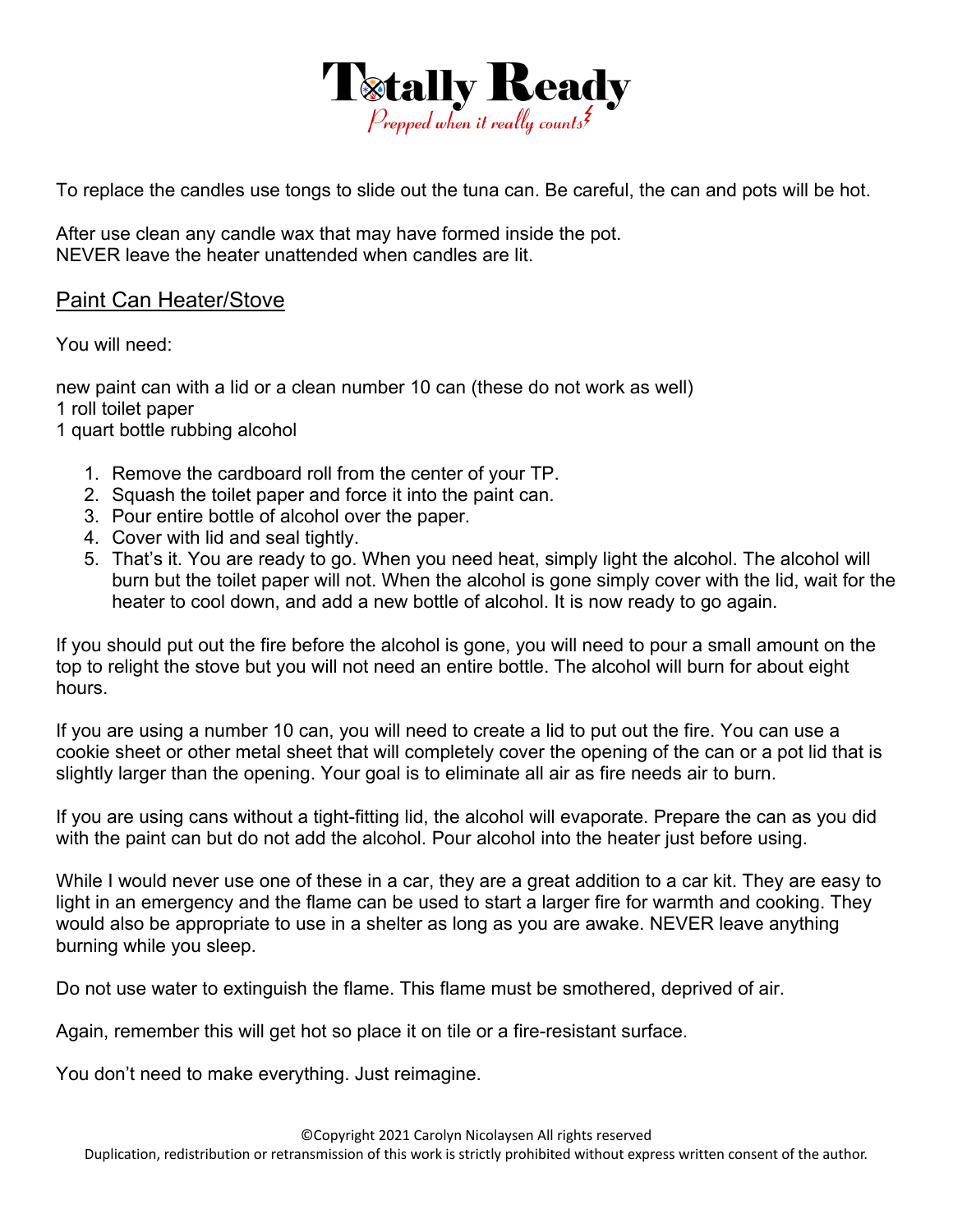

Mylar blankets: You should have a stash of these in your kits and a few extra.

- Use as a blanket under a blanket or quilt.
- Cut into squares large enough to contain your foot. Place over your socks and then put on shoes or just tie on with a ribbon or yarn and keep feet warm while playing games, reading or sleeping.
- Use to line a sleeping bag that is not rated for very low temperatures.
- Hang behind paint can or flower pot heaters to reflect the heat into the room.
- Cut a slit in the center and wear as a poncho to keep warm indoors.
- Place over windows to eliminate drafts.

## Preparing meals:

#### Make a Paint can heater and use as a stove.

You will need:

A grate or even a cake cooling rack to place on top of the can Oven mitts Long tongs Pot and/or pan that can stand high heat (cast iron is great)

- Light paint can stove
- Place rack over flame
- Place a pot on the rack and you are ready to go.

This fire will be very hot so all foods will need to be closely watched.

Again, remember to use only on fire resistant surfaces. Placing on your counter near your stove is a perfect place as it is out of reach of children and within reach of utensils, spice, and other items needed to make a meal.

#### Tuna Can Stove

This is an old idea but one that works very well. This is a great cooking source to have available in an emergency and it is virtually free. To use as a stove, follow the directions below.

You will need:

1 number 10 can Metal cutting shears Tuna can Cotton string or candle wick

©Copyright 2021 Carolyn Nicolaysen All rights reserved

Duplication, redistribution or retransmission of this work is strictly prohibited without express written consent of the author.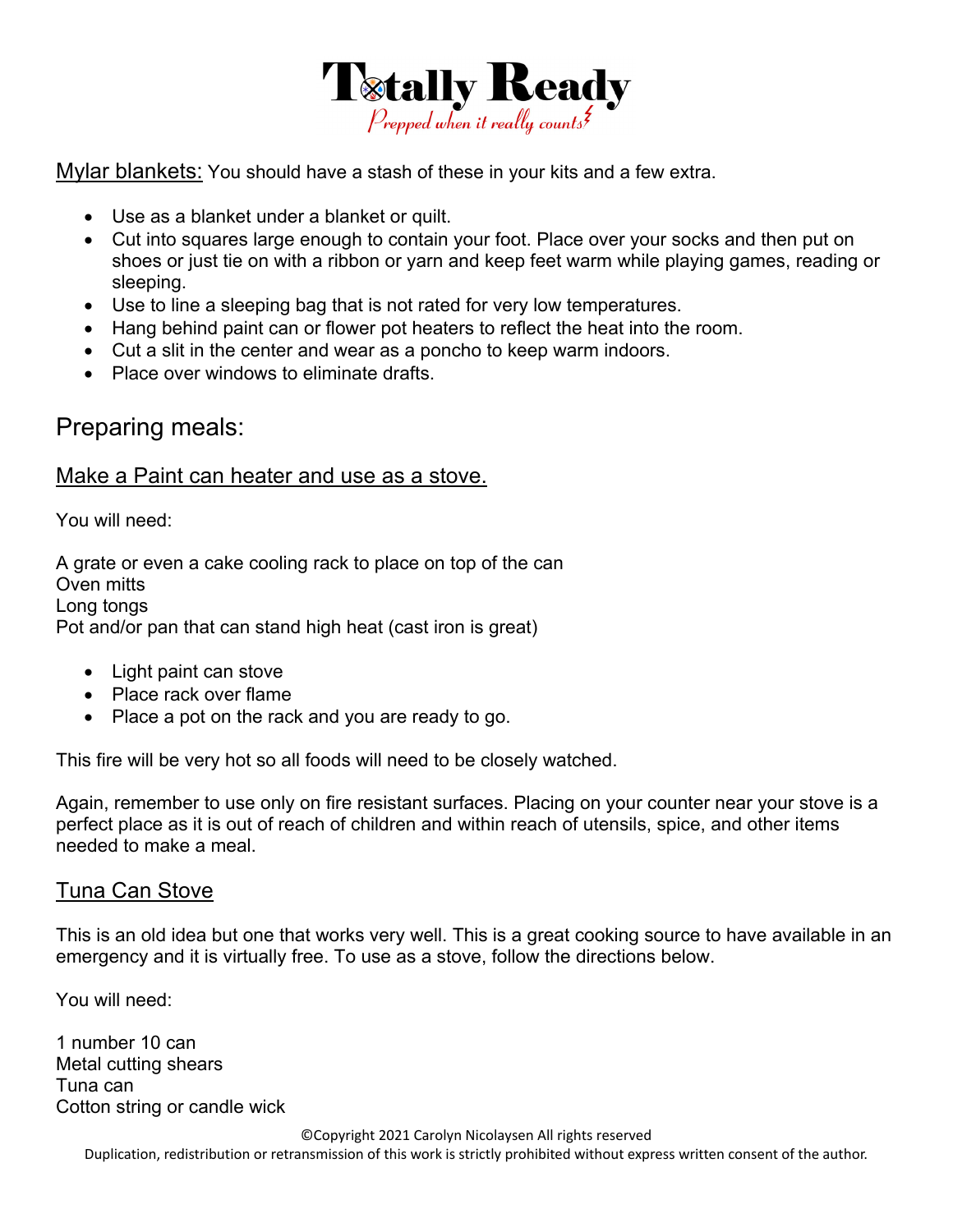

Wax **Cardboard Scissors** 

#### To Make:

- 1. Thoroughly wash a tuna can.
- 2. Cut an old cardboard box into strips the height of the can.
- 3. Place a piece of cotton mop or chord or an old candlewick at one end of the cardboard allowing it to hand over the end of the cardboard creating a wick. Roll the strips very tightly into a coil. You may need several pieces of cardboard.
- 4. Wedge the coil into the can.
- 5. In a double boiler carefully melt wax or the remains of old candles. You may want to use an old, clean can for this as it can ruin a pot.
- 6. Pour the wax over the cardboard alloying it to soak in.
- 7. Let the wax harden and place in a plastic bag in your Five-Day kit, Grab and Go Kits, Car kit and/or Office Kit.

#### Make the stove:

- 1. Take a number 10 can and fill it with water.
- 2. Freeze.
- 3. When the water is frozen use a large nail and hammer holes in the can about two inches from the base, every two inches.
- 4. Do the same measuring from the top of the can, two inches down and two inches apart.
- 5. As a last step punch holes in the center of the can. Your tuna can stove will need air to remain lit so be generous.
- 6. Remove the ice and your stove top is ready to go.

To use:

- Place the Tuna Can on a heat resistant surface and light it.
- Place the prepared number 10 can over the tuna can with the open side down.
- Place a pot or frying pan on top of the number 10 can.

Can will become very hot, and food will cook quickly.

Use oven mitts to remove the pot or pan.

Remove number 10 can and place a lid on the tuna can to extinguish it. Be careful when removing pot or moving your stove.

Tuna can stoves are also perfect for starting a fire. Use in place of kindling and add small branches until the fire is large enough for larger ones.

©Copyright 2021 Carolyn Nicolaysen All rights reserved

Duplication, redistribution or retransmission of this work is strictly prohibited without express written consent of the author.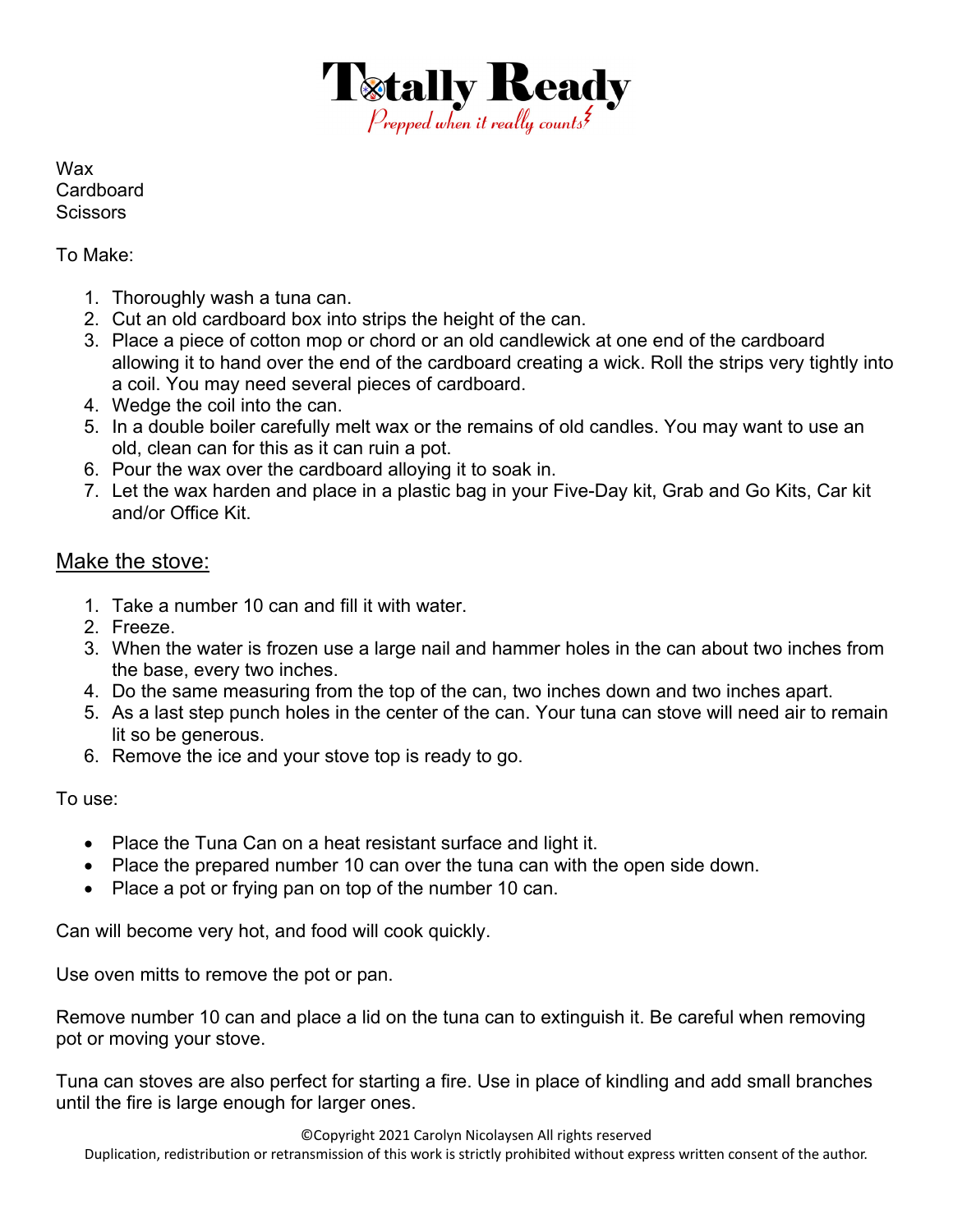

### Thermal Cooking

Thermal cooking uses stored heat to cook. One method for thermal cooking is called Haybox cooking. This uses a small amount of fuel to begin the cooking process and finishes the cooking using insulation. This method was used extensively during World War II as fuel was rationed and in short supply. Haybox cooking is a great way to cook if living in an urban setting where fuel is scarce and/or you want to keep the fact that you have food unknown to others. Think of this as the first crock pot/slow cooker.

Step One: Choose a pot. When choosing a pot be sure you have one with a lid and that it is the appropriate size for the amount of food you will be preparing. The pot should be small enough so it is at least half full after all the food has been added. Pot should not have a long handle.

Step Two: Place all ingredients in pot. Meat should be cut into bite size pieces. Cover and bring to a rolling boil on the stove or grill or paint can stove. Simmer for 3 minutes after the temperature reaches the boiling stage.

Step Three: Place hot, covered pot into the insulated box you have prepared, and cover with insulating material. Cover insulated box tightly with a lid or piece of wood. Box should always be at room temperature when beginning.

Step Four: Food will take 4 times longer than the normal cooking time to be ready to eat and should be timed to finish in 4-6 hours or the temperature will cool down too much and the foods could spoil. If food needs to be cooked for a longer time, remove pot from the box, bring to a boil again for at least three minutes and return it to the box for the remainder of the cooking time.

Step Five: When food is cooked, remove pot from container and serve. Leave insulated box open so moisture can evaporate before storing.

Preparing your Haybox:

1) Choose a container that is at least four inches larger, on all sides, than your pot. Line the container bottom and sides with insulation. For the best results there should be four inches of insulation, or in other words, your pot should be at least four inches from the walls, top and floor of the container.

2) Make a "nest" in insulation for the pot.

- 3) Place insulation on top of the pot to fit snuggly and eliminate any air pockets.
- 4) Close lid of the box, trunk, cooler, etc. you are using.
- 5) Do not peek! Every time you open the box it loses heat and effectiveness.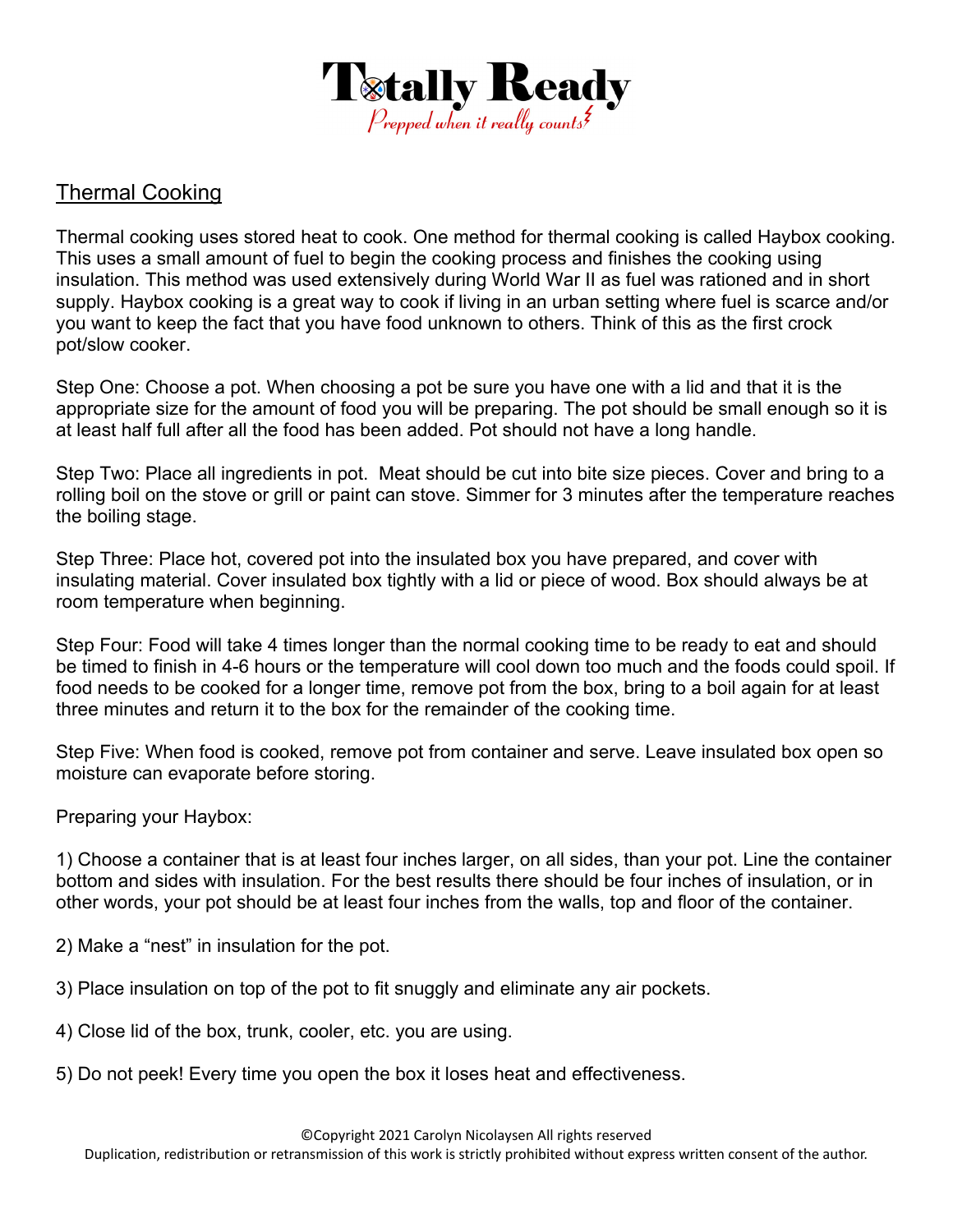